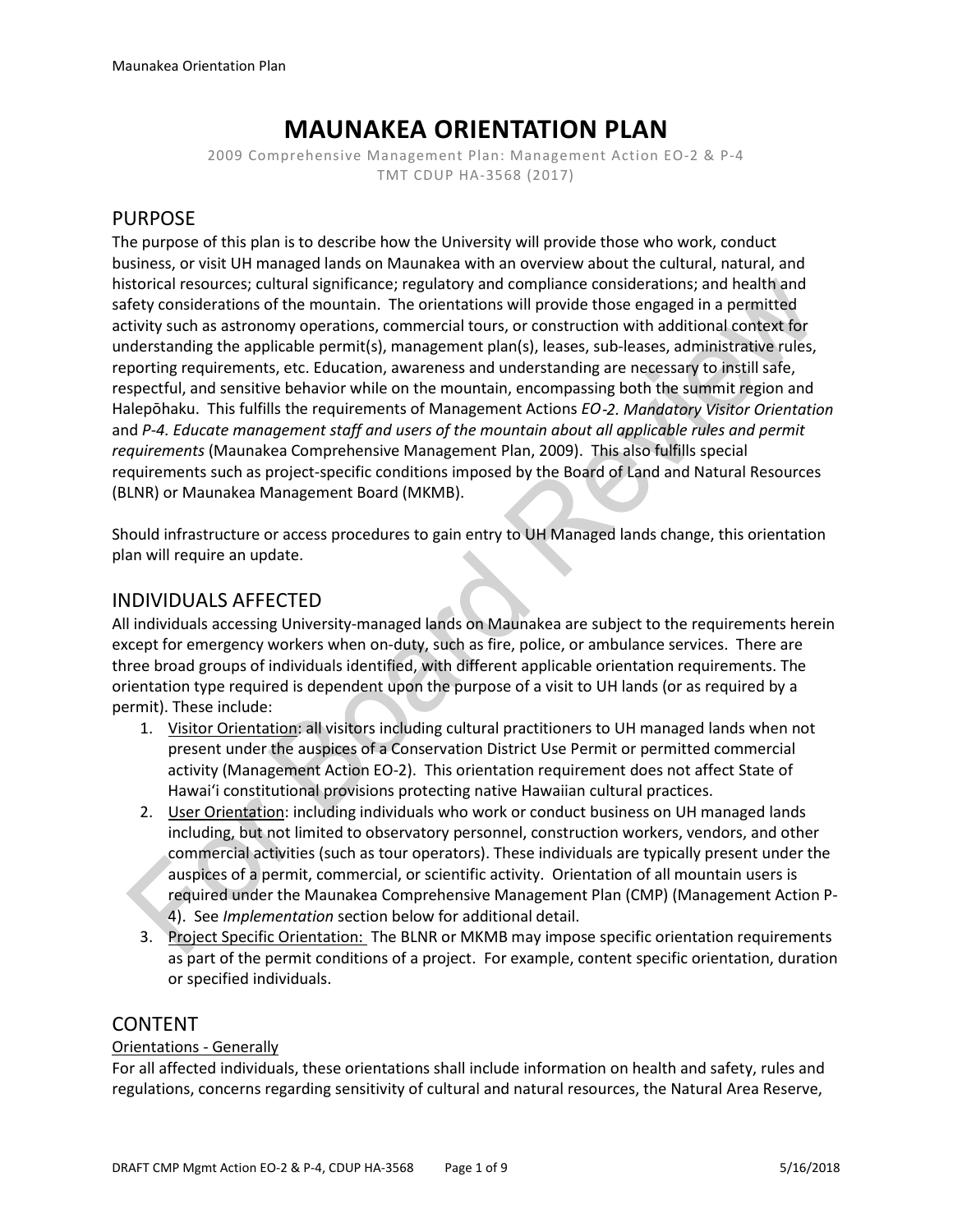Rangers as a resource, litter and debris control, prohibitions on vehicle use off of roads, and emergency procedures. To protect cultural resources, the orientations shall inform visitors to not alter or disturb cultural artifacts and provide guidelines for appropriate behavior on Maunakea, for example altering of historic properties is prohibited by law. The orientation will also instruct visitors to stay on marked trails, avoid crushing cinders, and to pack out all trash. It shall identify requirements and provide tips on preventing the spread of invasive species. To increase public safety, the orientations shall orient visitors to the potential hazards of high altitude environments, recommend acclimation time at the VIS, and educate drivers by including information on safe driving on the Summit Access Road.

The content of the orientations shall contain information about the resources or cultural practices that are documentable, for example, information found in historical literature, interviews with individuals with familial or cultural ties to Maunakea, research or scientific literature, plans, policies, rules and regulations. The criteria and qualifications for the cultural specialist who prepares the cultural content components shall be developed in consultation with Kahu Kū Mauna, in consultation with families with lineal and historic connections to Mauna Kea, kūpuna, cultural practitioners, the Office of Hawaiian Affairs, and other Native Hawaiian groups (CMP pg7-6).

#### Visitor Orientation

The orientation for visitors will require *less than* 15 minutes, will **not** include a comprehension assessment, and will briefly identify key cultural and natural resources and concerns while emphasizing appropriate behavior, safety, and best practices. This visitor orientation information will initially be available in printed brochures and made into video format for online, tour companies, Visitor Information Station, and other delivery upon demand. See CMP page 7-24 EO-2. Mandatory Visitor Orientation for additional content requirements (also copied below).

#### User Orientation

The orientation for management staff and users will require approximately 45-60 minutes to complete and include content on lease, sub-lease, and permit requirements as well as best practices for construction, research, and commercial activities. Two versions shall be available, an 1) in-person orientation (including an attendance option via webinar) and 2) on-line, on-demand video. The inperson session will not include an assessment but will allow for attendees to interact with the presenter(s) and ask questions. The on-line version will include assessment questions of which 3/4 of the questions must be answered correctly to document understanding of key messages communicated in the orientation.

#### Project-Specific Orientation

The BLNR or MKMB at its discretion, may impose specific conditions on a project including the content, duration, specified individuals, or other aspect of the orientation. For example, the BLNR may impose a condition requiring a minimum half or one days' training on cultural and natural resources. Projectspecific orientations will expand upon the standard *User Orientation* and include additional cultural and historical context; more in-depth review of resources, policies, rules, requirements, and best practices; and review of the project's permit-specific considerations.

#### REVIEW & REVISION

Kahu Kū Mauna will be the primary entity for OMKM to solicit feedback. Initial releases of the orientation videos will typically be completed by Office of Maunakea Management (OMKM) staff.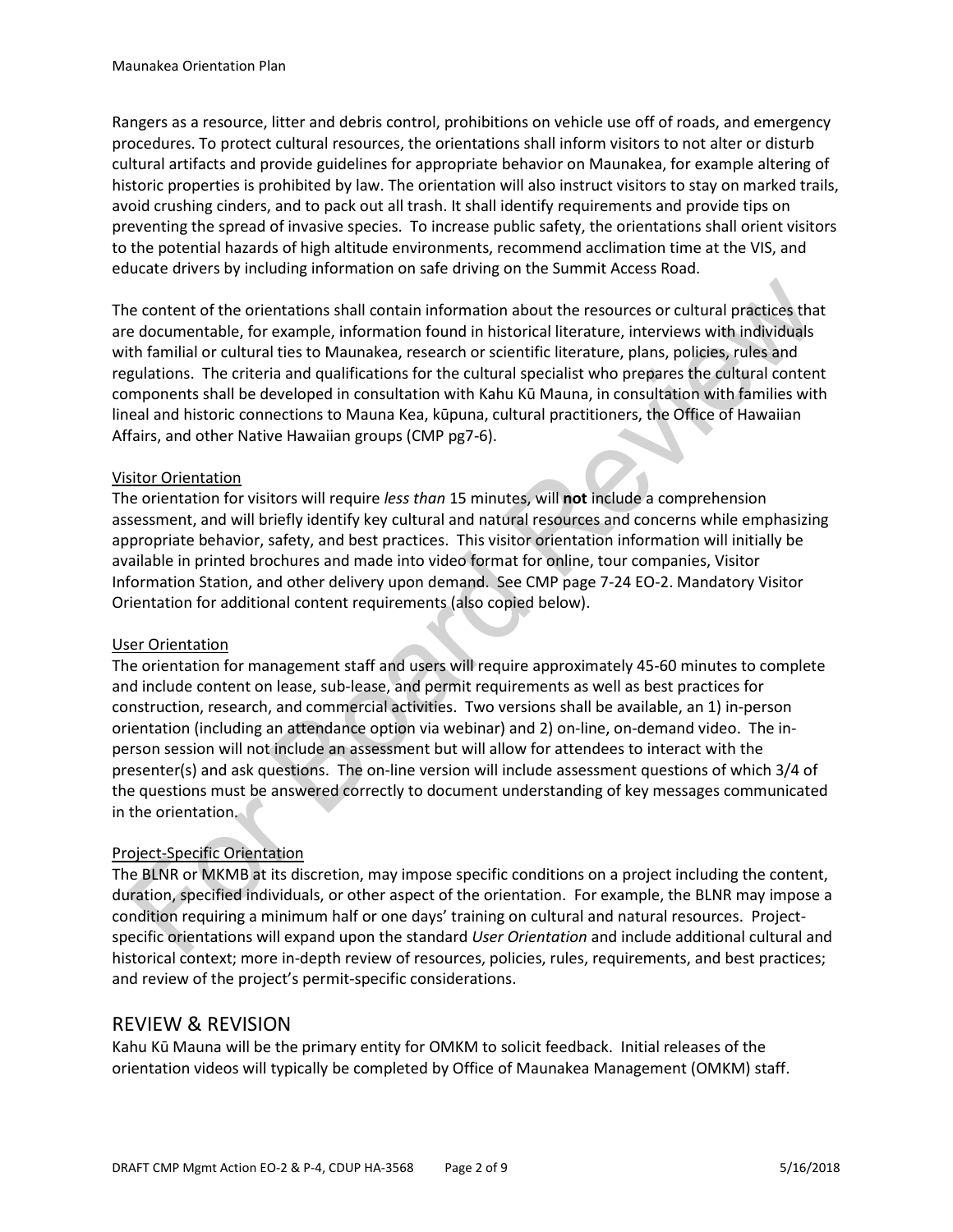Periodic updates are anticipated, roughly concurrent with the CMP revision cycle if warranted (currently every 5 years). Other updates may also be warranted due to law, policy, or topical issue changes.

Minor revisions may be made at any time without consultation. Minor revisions include updates addressing specific laws enacted or approved policy revisions. Major updates, such as with the CMP revision cycle or additions or revisions to the cultural component will include consultation with Kahu Kū Mauna.

A mechanism for all attendees to submit feedback shall also be available, typically via a link on the OMKM website.

### IMPLEMENTATION

#### Record Keeping & Certificates

For the *User* and *TMT* orientation, OMKM shall keep a record of all those who participated including name, date, type of orientation, the individual's affiliation (i.e., name of construction company, observatory, etc.) if appropriate, and email address. Certificates are provided as proof of attendance to all those attending the *User* and *TMT* orientation.

A *Visitor Orientation* record-keeping system shall be developed and implemented upon completion of suitable infrastructure improvements. Until the development of the record-keeping system, individuals may voluntarily provide their names, date of the orientation, and other record keeping information for the record.

#### Frequency

For individuals accessing UH managed lands, either the *User* or *Visitor* orientation is required every 3 years of all affected individuals, prior to first arriving on UH Managed lands. More frequent orientation attendance may be required, such as conditions of a Conservation District Use Permit (i.e. TMT), as established by criteria under Administrative Rules, or as directed by the Maunakea Management Board or the Department of Land and Natural Resources.

Both *User* and (eventually) *Visitor* orientations shall be available on-line, on-demand and made available to partners such as permitted tour companies for independent use provided they provide records of attendance to OMKM upon request. OMKM is not responsible for internet outages and resulting delays for those required to attend a *User Orientation*. For those requiring the *Visitor Orientation* use of printed brochures (Maunakea Heritage and Natural Resources Guide) is an accepted substitute, although the substitution may only be used when unanticipated internet outage or equipment failure precludes use of the video version.

Individuals required to undergo a *Project-Specific* orientation must attend the Project-Specific orientation once (unless specified otherwise in the permit), and must also attend the *User* orientation on the frequency condition described above as a condition of the project's permit or as required by OMKM. *Project Specific* orientations may not be scheduled at frequent or regular intervals, but may be offered, for example, quarterly. It is understood that construction and operations will occasionally include short-term, substitute, one-time visitors, etc., but all project related employees must either attend the *User Orientation* or the *Project Specific* orientation before entering UH Managed lands on Maunakea. Regardless of the date of attendance of the *User Orientation*, individuals are required to undergo the project's specified orientation at the first opportunity.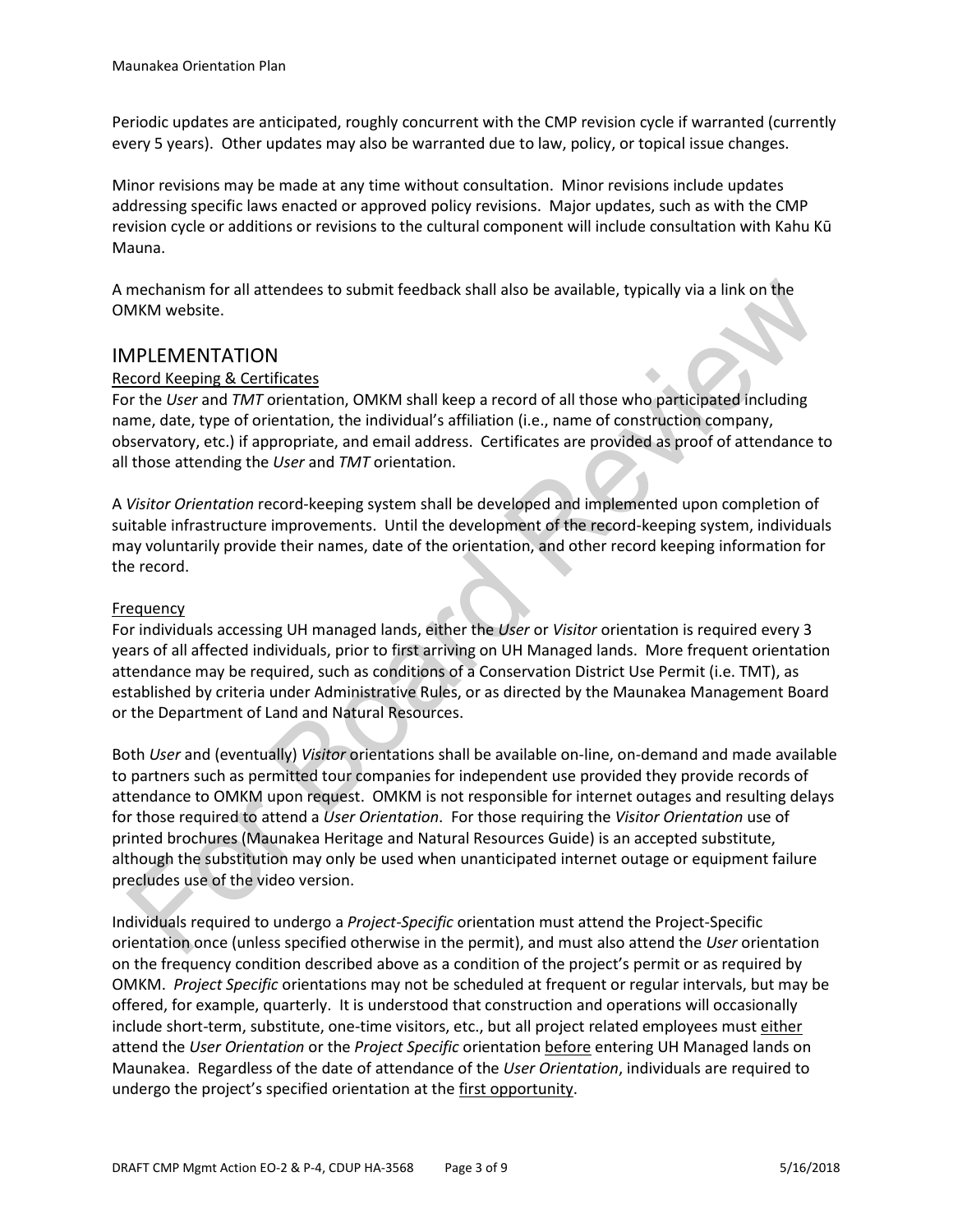#### Common Questions

Work-related activities by individuals that are accompanied by Observatory staff at all times such as regulatory or safety inspectors, *potential* vendors on a site visit, *external* scientific review panels, etc.; the *Visitor Orientation* requirements may be substituted in lieu of the *User Orientation*. All others including vendors, contractors, student and faculty researchers, etc. must complete the *User Orientation* prior to arriving at Maunakea.

All individuals named on a Special Request, film permit, or similar application must complete the *Visitor* or *User Orientation*.

For project-specific orientation requirements (for example one-day orientations), any employee affiliated with the project or applicant as defined in the *Individuals Affected* section above for 30 (thirty) or more calendar days must attend the project-specific orientation at the first opportunity. Individuals working less than 30 days may attend only the *User Orientation* before accessing UH managed lands.

#### **Coordination**

A mandatory *User Orientation* shall be included as a condition of projects proposed or approved by the University (and DLNR). Attendance at the *User Orientation* (P-4) shall fulfill the requirement of a *Visitor Orientation* (EO-2); although the *Visitor Orientation* (EO-2) shall NOT fulfill the requirement of the *User Orientation* (P-4). The *Visitor Orientation* will be available at the Visitor Information Station, initially via brochures and in video format as soon as infrastructure is in place to provide a venue for viewing.

Typically, the *User Orientation* shall be presented in video format with OMKM staff present to answer questions as well as being available online, on-demand. In-person sessions may be led by a presenter rather than using the video. The *User Orientation* schedule will be posted on OMKM's website and announced via the Maunakea Road Conditions email list-serve.

Orientation schedule information and content, along with a copy of this plan, is available at the OMKM website, http://www.malamamaunakea.org/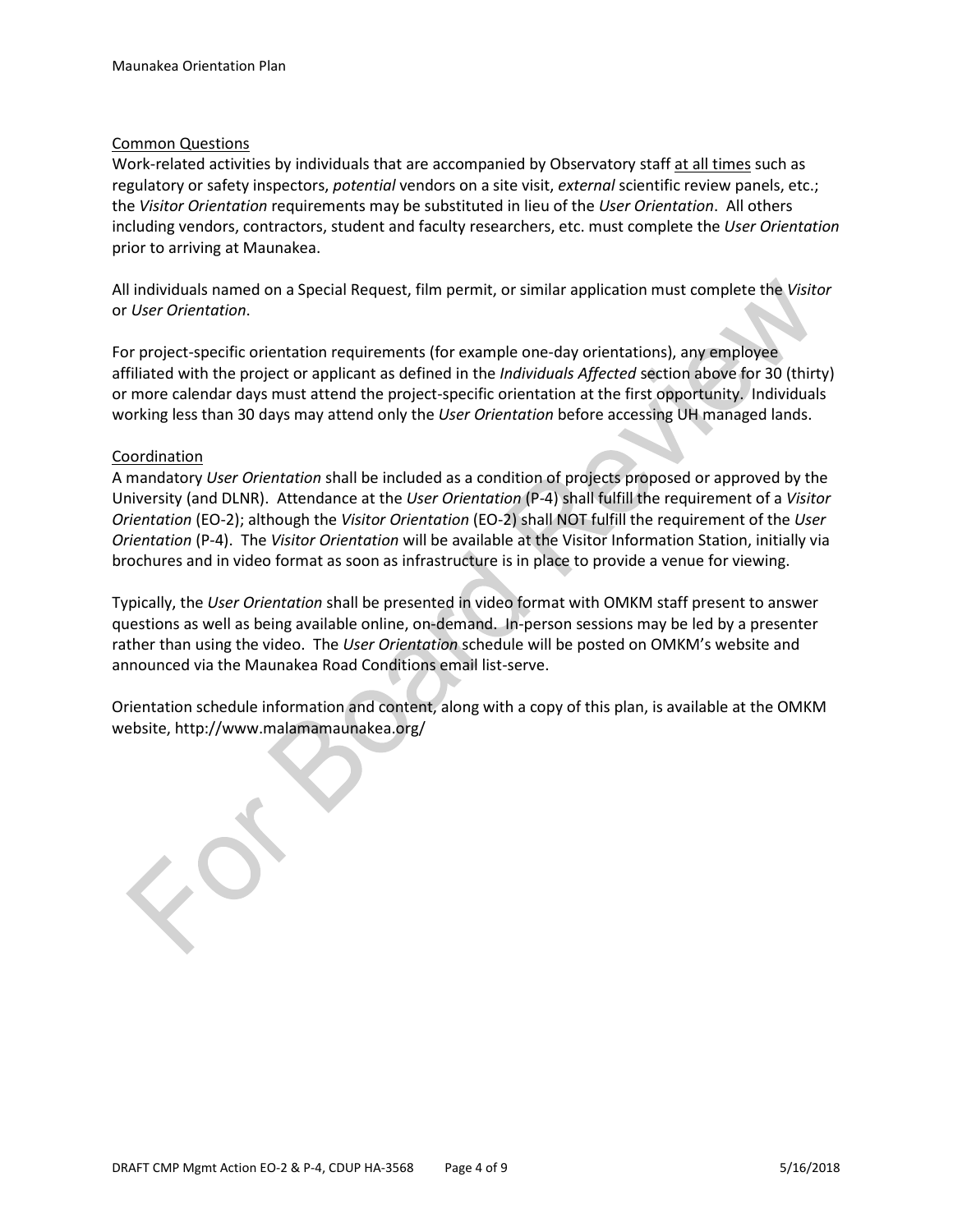## Comprehensive Management Plan References

#### Page 7-6

4. All persons involved with construction activities, including, but not limited to, the construction manager, contractors, supervisors, and all construction workers, and all persons involved in operation and maintenance activities, including, but not limited to, scientists and support staff, shall be educated about the historical and cultural significance of the Mauna Kea summit area, and shall be given training as to what constitutes respectful and sensitive behavior while on the summit area. A detailed plan for complying with this condition (including both the content of training and the procedures for implementation, including, but not limited to, a means for certifying persons who have completed the training program) shall be developed by the Office of Mauna Kea Management following consultation with Kahu Kū Mauna or other Native Hawaiians or Native Hawaiian organizations known to have cultural ties to Mauna Kea, and reviewed and approved by the Department. A specialist or specialists in the field of Native Hawaiian culture shall be selected by the Office of Mauna Kea Management with the concurrence of the Department for the purpose of implementing the compliance plan, including, but not limited to, the conduct of educational and training programs for all persons described in this condition. To be qualified for appointment to this position(s), a person shall have worked as a Native Hawaiian cultural specialist and shall be knowledgeable of the types of cultural resources and practices relating to the summit of Mauna Kea. The criteria or qualifications for the cultural specialist shall be developed in consultation with Kahu Kū Mauna, in consultation with families with lineal and historic connections to Mauna Kea, kūpuna, cultural practitioners, the Office of Hawaiian Affairs, and other Native Hawaiian groups.

#### Page 7-14

1. All persons involved with construction activities, including, but not limited to, the construction manager, contractors, supervisors, and all construction workers, and all persons involved in the operation and maintenance activities, including but not limited to, scientists and support staff, shall be educated about the environment, ecology and natural resources of the Mauna Kea summit area, and shall be given training as to what constitutes appropriate behavior while on the summit area for the protection for the natural resources. A detailed plan for complying with this condition (including both the content of training and the procedures for implementation including, but not limited to, a means for certifying persons who have completed the training program) shall be developed by the Office of Mauna Kea Management following consultation with scientist and environmental organizations knowledgeable about the Mauna Kea summit area, and reviewed and approved by DLNR.

#### Page 7-23

The need for a mandatory visitor orientation, similar to what is required at Hanauma Bay, Oahu, has been identified on several occasions (Group 70 International 2000; Conant et al. 2004). The education and outreach plan should outline the process and discuss a venue for mandatory visitor orientation, and community consultations should play a part in development the orientation program.

#### Page 7-24

#### *EO-2. Mandatory Visitor Orientation*

One method to ensure that all visitors receive the information they need in order to better protect Mauna Kea's cultural and natural resources is to require everyone who visits the summit to participate in an orientation. The easiest form of orientation would be a video. There are several details that must be worked out before implementing an orientation program, including how often individuals would be required to attend the orientation (e.g., for each visit, annually, every five years, or each time video is updated); location of orientation (at VIS, elsewhere at Hale Pōhaku, 'Imiloa, commercial operator's vans, on the internet); and whether there will be any exceptions to requirements for an orientation. It is recommended that, at minimum, commercial tour operators and existing and potential future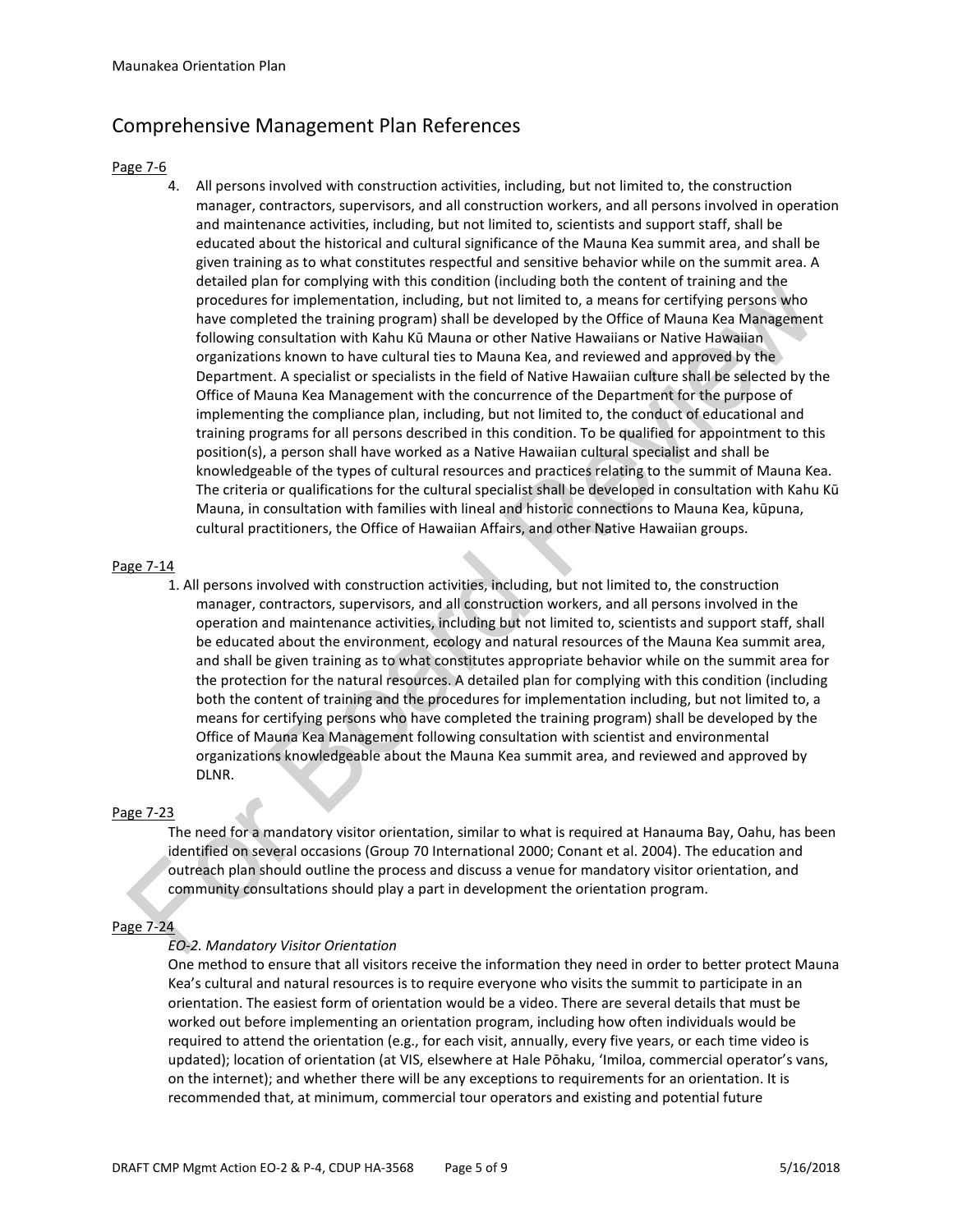observatory facilities staff be required to incorporate the orientation video into their program. This requirement can be included in the tour operators' permit conditions. Other details include working out how proof of attendance will be provided. Options include maintenance of a database of registered users, a colored armband or bracelet, a pin or button, a rear-view mirror tag, or a printed certificate with name and date of completion.

Contents of the orientation video must also be determined. At a minimum, the video should include information on health and safety, rules and regulations, concerns regarding sensitivity of cultural and natural resources, the NAR, rangers as a resource, litter and debris control, prohibitions on off-road vehicle use, and emergency procedures. To protect cultural resources, the video should inform visitors to not alter or disturb cultural artifacts, and should provide specific guidelines for culturally appropriate behavior on Mauna Kea (e.g., piling and stacking of rocks may be prohibited because it is disrespectful and "because the piles don't belong there"). Consideration should be given to providing a short reenactment of traditional cultural activities associated with Mauna Kea, as a way to increase visitor awareness of the significance of Mauna Kea to the Hawaiian people. It is recommended that the community (particularly kūpuna) be consulted in development of cultural aspects of the video. To protect natural resources, the video should inform visitors to stay on marked trails, to avoid crushing cinders, and to pack out all trash. It should also provide tips on preventing the spread of invasive species (e.g., instructing people to brush down clothes and shoes in a designated area at Hale Pōhaku prior to hiking or visiting the educational gardens). To increase public safety, the video should orient visitors to the potential hazards of high altitude environments, recommend acclimation time at the VIS, and educate drivers by including information on safe driving on the Summit Access Road.

Mandatory orientation training for tour operators, rangers, VIS staff, and volunteers should be required, regardless of whether mandatory orientation for the general public is implemented. This training program should be implemented immediately, and no rule-making authority is required to implement it.

#### Page 7-43

#### *P-8. Commercial and Special Use permits*

.... Permits shall be consistent with the provisions of the CMP, including a mandatory orientation, if implemented (see Section 7.1.3). …..

#### Page 7-51 – 7-52

#### *C-7. Education regarding historical and cultural significance*

All persons involved with the construction and installation of any future facilities including, but not limited to, the construction manager, contractors, supervisors, and all construction workers, and all persons involved in the operation and maintenance of future astronomy facilities, including, but not limited to, scientists and support staff, shall be educated about the historical and cultural significance of the Mauna Kea summit area, and shall be given training as to what constitutes respectful and sensitive behavior while on the summit area. A detailed plan for complying with this condition (including both the content of training and the procedures for implementation, including, but not limited to, a means for certifying persons who have completed the training program) shall be developed by OMKM following consultation with Kahu Kū Mauna, families with lineal and historic connections to Mauna Kea, kūpuna, cultural practitioners, the Office of Hawaiian Affairs, and other Native Hawaiian groups, and reviewed and approved by the DLNR. A specialist or specialists in the field of Native Hawaiian culture shall be selected by OMKM with the concurrence of the DLNR for the purpose of implementing the compliance plan, including, but not limited to, the conduct of educational and training programs for all persons described in this condition. To be qualified for appointment to this position(s), a person shall have worked as a Native Hawaiian cultural specialist and shall be knowledgeable of the types of cultural resources and practices relating to the summit of Mauna Kea.

*C-8. Education regarding environment, ecology and natural resources*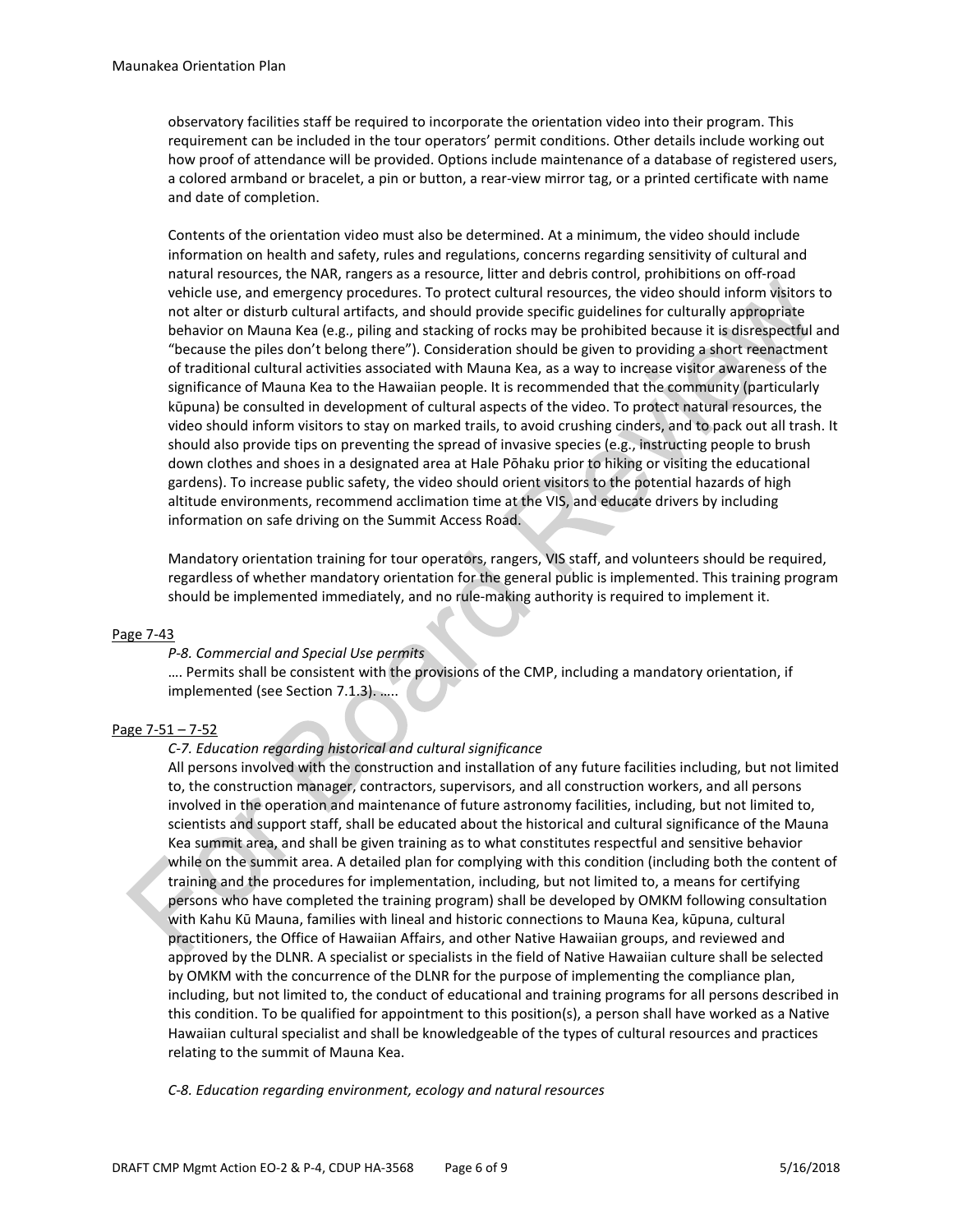All persons involved with the construction and installation of any future astronomy facilities in the UH Management Areas, including, but not limited to, the construction manager, contractors, supervisors, and all construction workers, and all persons involved in the operation and maintenance of the future astronomy facilities, including, but not limited to, scientists and support staff, shall be educated about the environment, ecology and natural resources of the Mauna Kea summit area, and shall be given training as to what constitutes appropriate behavior while on the summit area for the protection of the natural resources. A detailed plan for complying with this condition (including both the content of training and the procedures for implementation including, but not limited to, a means for certifying persons who have completed the training program) shall be developed by OMKM following consultation with scientists and environmental organizations knowledgeable about the Mauna Kea summit area, selected by OMKM, and reviewed and approved by DLNR.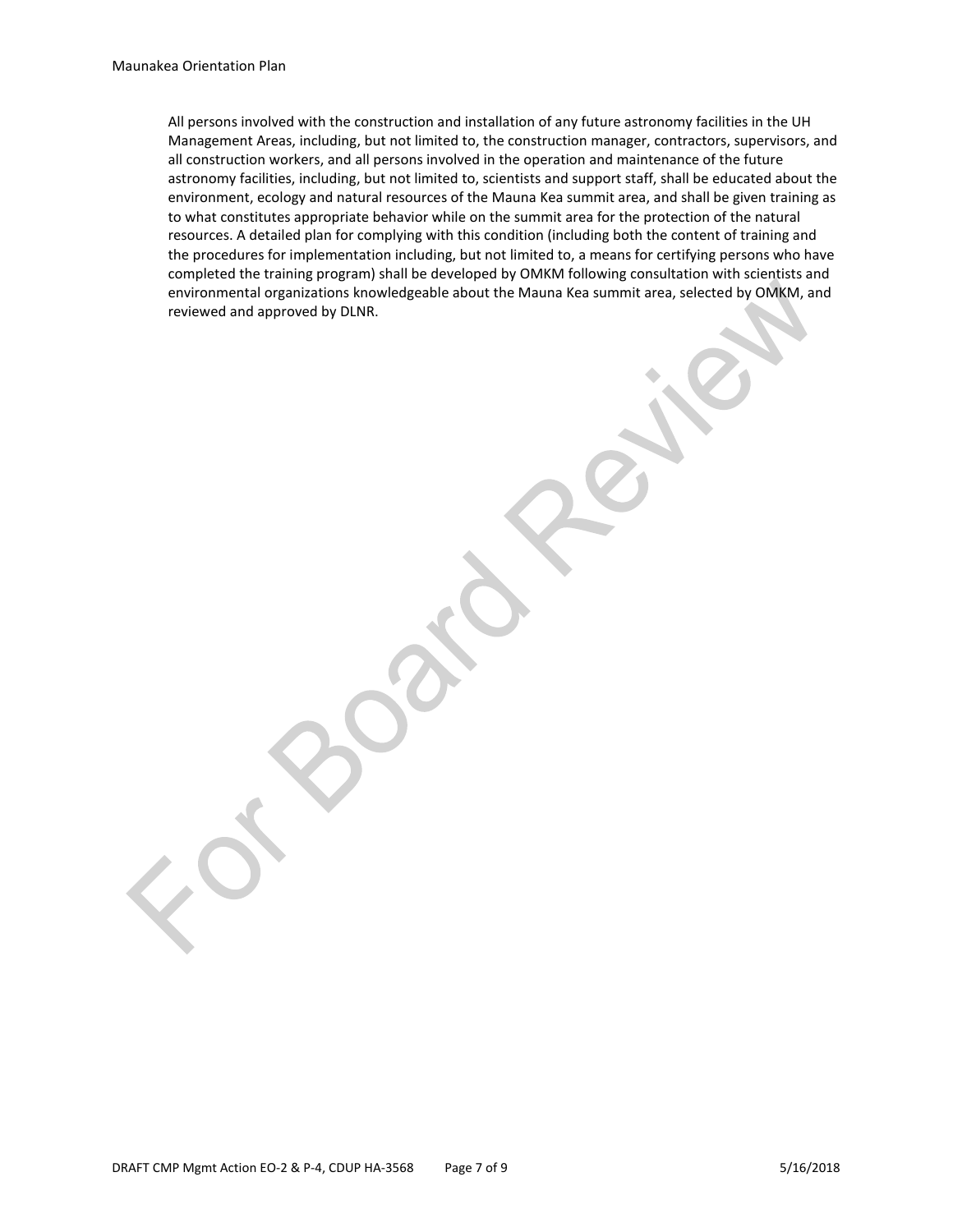## CONTENT OUTLINES

#### Visitor Orientation

Scope

- Geographic Areas & Rules
- Visitor Services
- Rangers as a resource

#### Cultural Heritage

- Significance
- Access
- Wahi Pana
- Appropriate Behavior
- Historic Properties (incl. find spots and burials)

#### Natural Resources

- **Geology**
- Cinder do not crush
- Hydrology

#### User Orientation

#### Scope

- Community Management
- Comprehensive Management Plan
- Geographic Areas & Rules
- Astronomy
- Visitor Services
- Rangers as a resource
- Support Services

#### Cultural Heritage

- Significance
- **Access**
- Wahi Pana
- Appropriate Behavior
- Historic Properties (incl. find spots and burials)

#### Natural Resources

- Geology
- Cinder do not crush
- Hydrology
- Vegetation
- **Vegetation**
- **Arthropods**
- Soundscape & Birds

#### Best Practices

- Health & Safety
- Altitude Sickness
- Travel Recommendations & Requirements
- Cultural Protocol
- Litter & Debris
- Invasive Species Plan & Requirements
- Rules & Regulations
- No off-road driving
- Hiking stay on trails, pack out all trash
- Driving
- **Emergencies**
- **Arthropods**
- Soundscape & Birds
- Non-Native Species
- **Invasive Species**

#### Best Practices

- Threats
- Litter & Debris
- Invasive Species Plan & Requirements
- Construction Practices
- Burial & Historic Property Protections
- Cultural Protocol
- Safety
- Altitude Sickness
- Travel Recommendations & Requirements
- Driving
- No off-road driving
- Hiking stay on trails, pack out all trash
- **Emergencies**
- **Reporting**